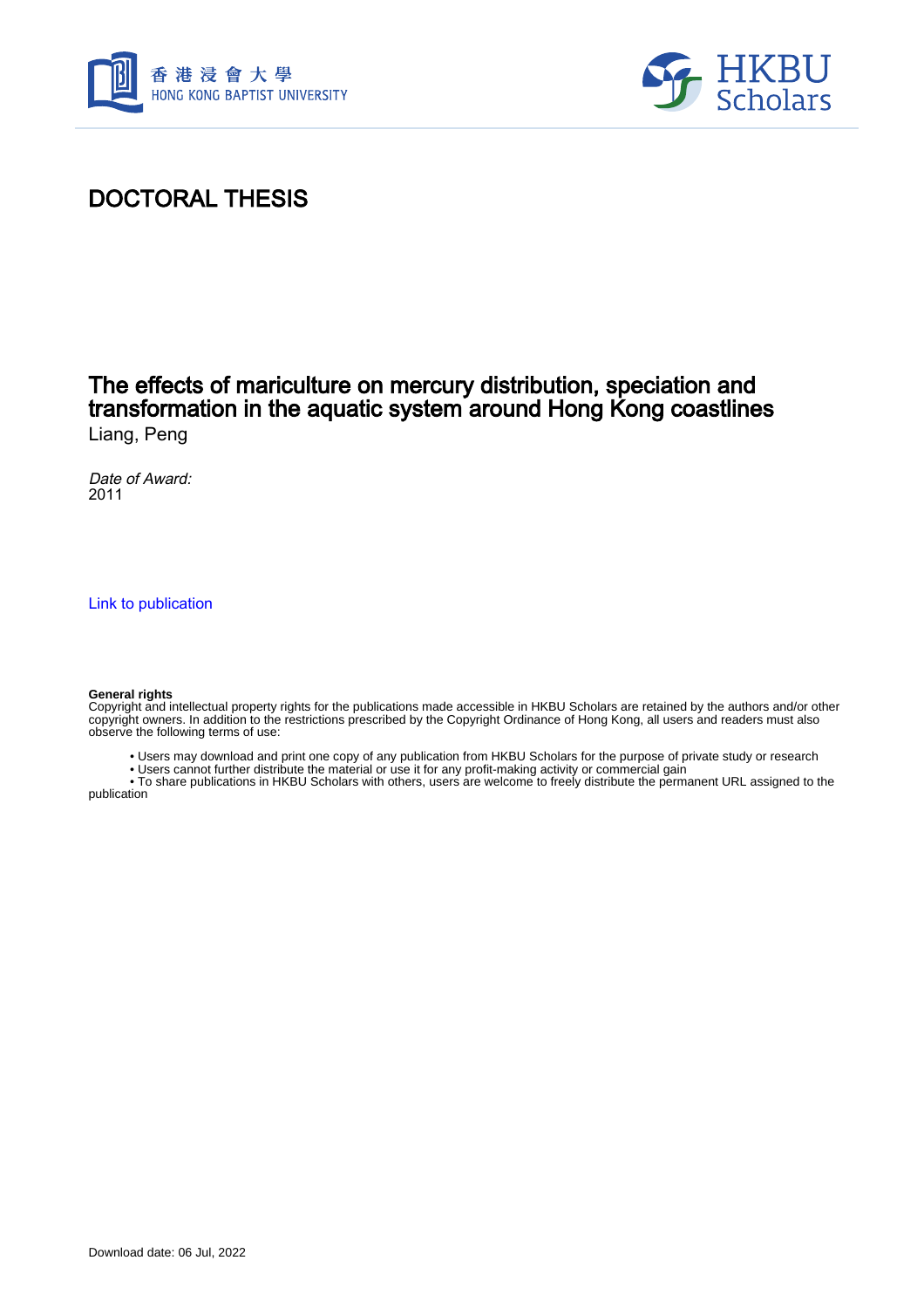# **The Effects of Mariculture on Mercury Distribution, Speciation and Transformation in the Aquatic System around Hong Kong Coastlines**

**LIANG Peng** 

**A thesis submitted in partial fulfillment of the requirements** 

**for the degree of** 

**Doctor of Philosophy** 

**Principal Supervisor: Prof. WONG Ming Hung** 

**Hong Kong Baptist University** 

**August 2011**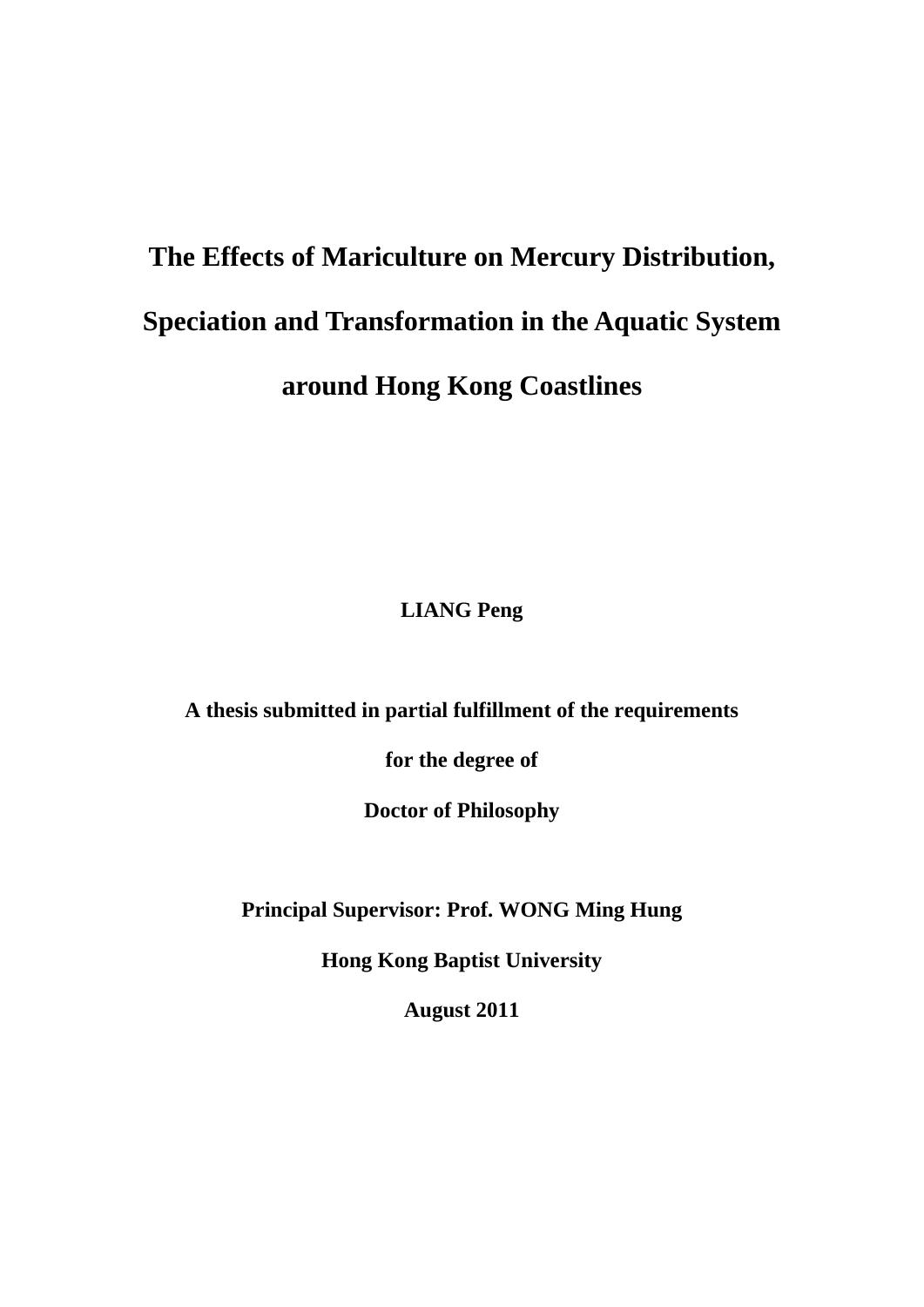### **Abstract**

The objectives of this study were to investigate the influence of mariculture on mercury (Hg) distribution, speciation, transformation, adsorption/desorption and chemical fractionations of Hg on sediments around Hong Kong and adjacent mainland China coastlines. In addition, the influences of salinity and humic acid on inorganic mercury  $(Hg^{2+})$  adsorption by different iron (Fe) and manganese (Mn) oxides were evaluated. At last, the possible human risk on methylmercury (MeHg) exposure through consumption of Hg contained in cultured fish was assessed.

Sediments were collected from six mariculture sites, and the corresponding reference sites, 200 - 300 m away from the mariculture sites. Total Hg (THg) concentrations, organic matter (OM), carbon, nitrogen and sulfur contents in mariculture sediments (MS) were significantly higher  $(p < 0.05)$  than reference sediments  $(RS)$ , possibly due to the accumulation of unconsumed fish feed and fish metabolisms. However, MeHg concentrations and the ratio of MeHg to THg (%MeHg) were significantly lower ( $p < 0.05$ ) in MS than RS. The %MeHg in sediments was negatively correlated ( $r = -0.579$ ,  $p < 0.05$ ) with OM contents among all sites, indicating that the accumulation of OM may inhibit MeHg production in sediments. This is due to the complexation of Hg with OM in MS reduced Hg bioavailability to methylation bacteria, further leading to the decline of MeHg production in sediment.

The simulation experiments demonstrated that the higher the  $Hg^{2+}$  concentrations spiked in the sediment, the more MeHg was produced in sediment. This can be explained by the link between THg concentration in sediment and Hg bioavailability for methylation bacteria. MeHg levels in water and sediments decreased with time during the sediment culture period, which might be due to the decrease of methylation of  $Hg^{2+}$  or demethylation of MeHg in sediment and water. The decreasing percentages of MeHg were decreased with the increase of spiked  $Hg^{2+}$  concentration in sediment, which might be due to the *mer*-specific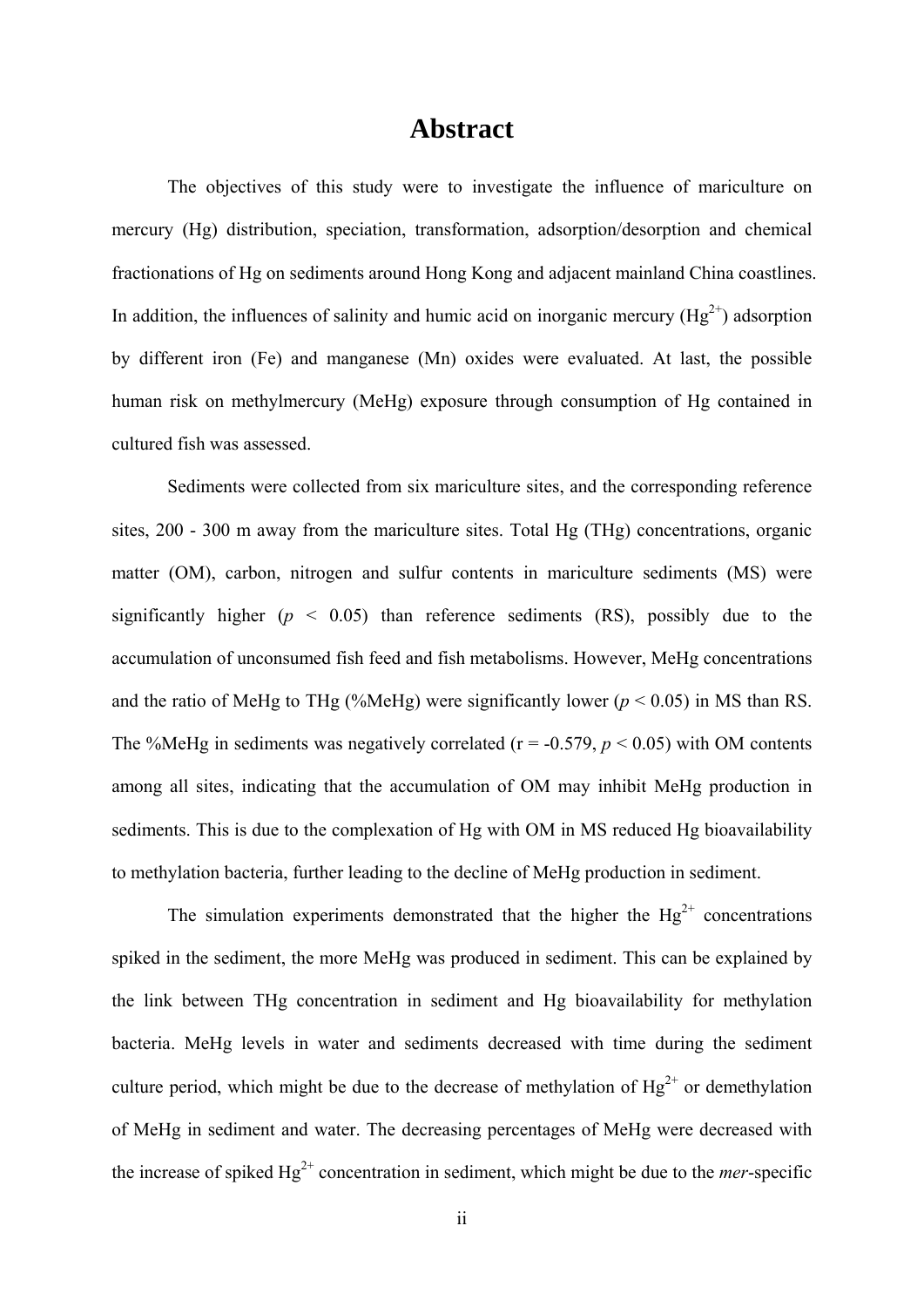function was inhibited by the high Hg concentration. The increase of salinity in the overlying water inhibited MeHg production in sediment and porewater, due to sea salt anions, such as Cl<sup>-</sup>,  $S^2$ ,  $CO_3^2$ <sup>-</sup>, which inhibited Hg methylation by complexing with Hg<sup>2+</sup> to form inorganic complex compounds, e.g., HgCl<sub>2</sub>, HgS and HgCO<sub>3</sub>. Significantly higher ( $p < 0.05$ ) fluxes of THg and MeHg in MS than RS indicated that newly added  $Hg^{2+}$  and newly formed MeHg were easier to be evaporated in MS than RS.

The amount of adsorption and binding energy of  $Hg^{2+}$  were significantly higher ( $p <$ 0.05) on MS than RS. This may be explained by the strong complexation role that exists between  $Hg^{2+}$  and OM, which can be derived from unconsumed fish feed and fish metabolites. The amount of Hg<sup>2+</sup> binding with Fe and Mn hydroxides in MS was significantly lower ( $p <$ 0.01) than in RS, which may have been caused by the decreasing amount of Fe and Mn hydroxide in MS, leading to the decrease of  $Hg^{2+}$  bound to them. On the contrary, the amount of residual Hg<sup>2+</sup> was significantly higher ( $p < 0.01$ ) in MS than in RS, which suggests that newly adsorbed  $Hg^{2+}$  was more stable in MS than in RS.

The adsorption of  $Hg^{2+}$  on Fe and Mn hydroxides in the marine system was significantly lower ( $p < 0.01$ ) than the freshwater system, possibly due to the strong complexation between  $Hg^{2+}$  and Cl. The formation of stable, nonsorbing aqueous  $HgCl_2$ complexes in solution would limit the amount of free  $Hg^{2+}$  available for sorption. The adsorption of  $Hg^{2+}$  on Fe and Mn hydroxides decreased with the increase of dissolved humic acid (DHA) concentrations in the freshwater system. The inhibition role of DHA on the adsorption of  $Hg^{2+}$  to Fe and Mn hydroxides might be attributed to the competition role between  $Hg^{2+}$  and DHA on adsorption to Fe and Mn hydroxides. In contrast, the adsorption of  $Hg^{2+}$  on Fe and Mn hydroxides decreased with the increase of DHA concentrations in the marine system, which means that DHA promoted the adsorption of  $Hg^{2+}$  on Fe and Mn hydroxides. This might be due to the addition of DHA resulted in the reaction between Cl-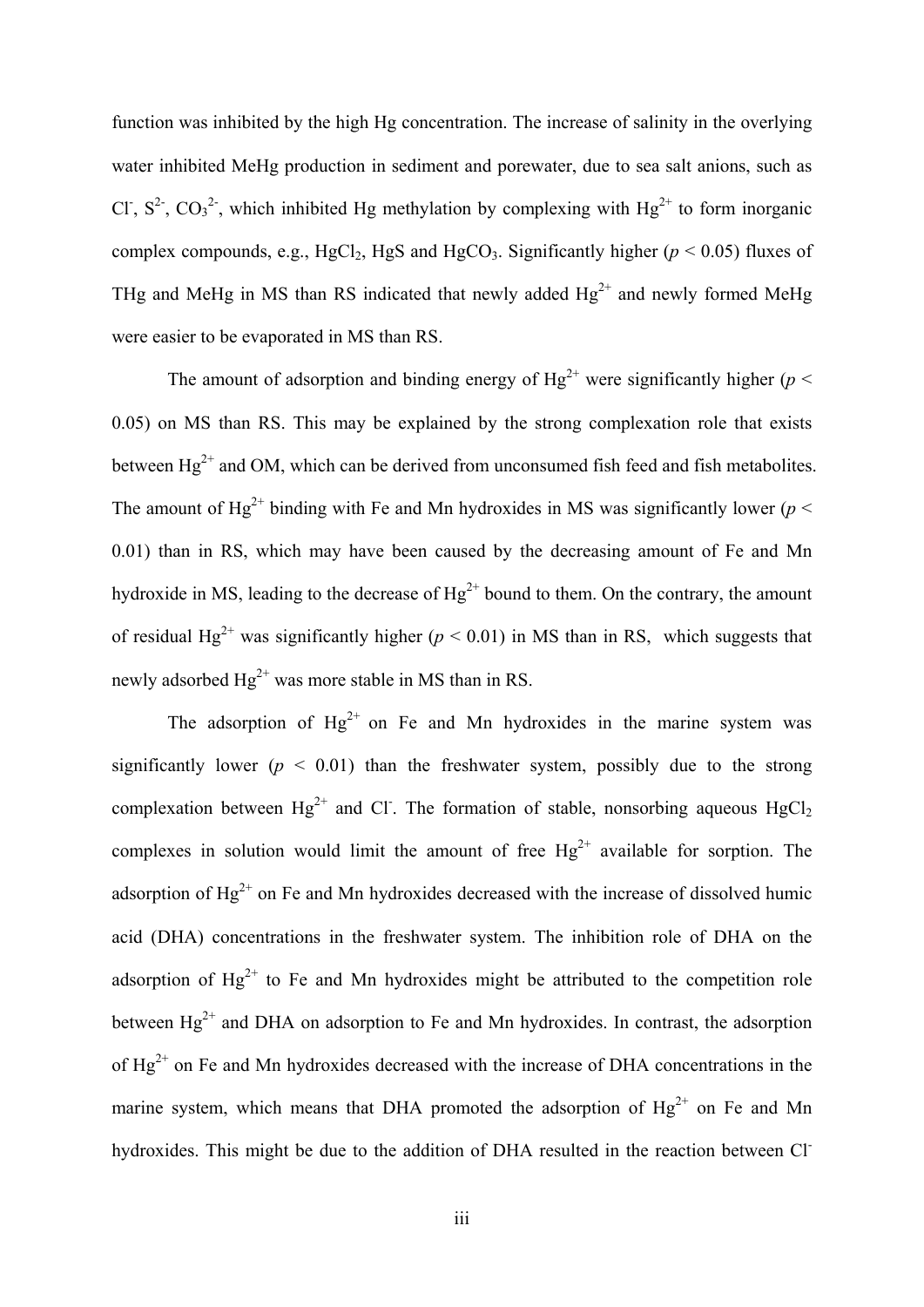and DHA. The reduction of Cl promoted more  $Hg^{2+}$  to be adsorbed on the Fe and Mn hydroxides. As a result, the fish culture in the fresh water environment inhibited the adsorption of Hg<sup>2+</sup> on the Fe and Mn hydroxides, but promoted the adsorption of Hg<sup>2+</sup> on Fe and Mn hydroxides in the marine environment.

The fish consumption rate of the studied population was significantly correlated with THg and MeHg concentrations in human blood plasma, indicating that human blood plasma can serve as a biomarker for MeHg intake via fish consumption. The mean values of  $EDI<sub>Fish</sub>$ and  $EDI<sub>Blood</sub>$  were 0.47 and 0.39  $\mu$ g/kg/week, respectively. Both of them were lower than the Provisional Tolerable Weekly Intake level (PTWI) of 1.6 µg/kg/week established by The Joint FAO/WHO Expert Committee on Food Additives (JECFA) and Reference Dose (RfD) of 0.7 µg/kg/week established by USEPA. Based on RfD of 0.7 µg/kg/week and a onecomponent biokinetic model, the potential human risk would be caused for Hong Kong residents when Hg concentration in blood exceeds 2.80 µg/L. Thus, this study recommended a reference value of 2.8 µg/L Hg concentration in whole blood for Hong Kong residents.

On the whole, the mariculture activities increased the accumulation of OM in sediments through the deposition of unconsumed fish feed and fish metabolisms, leading to higher accumulation and adsorption of Hg on sediment and metal hydroxides, but inhibit MeHg production in sediment. Through the consumption of mariculture fish, MeHg exposure for Hong Kong resident was lower than the PTWI of 1.6 µg/kg/week established by JECFA and RfD of 0.7 µg/kg/week established by USEPA.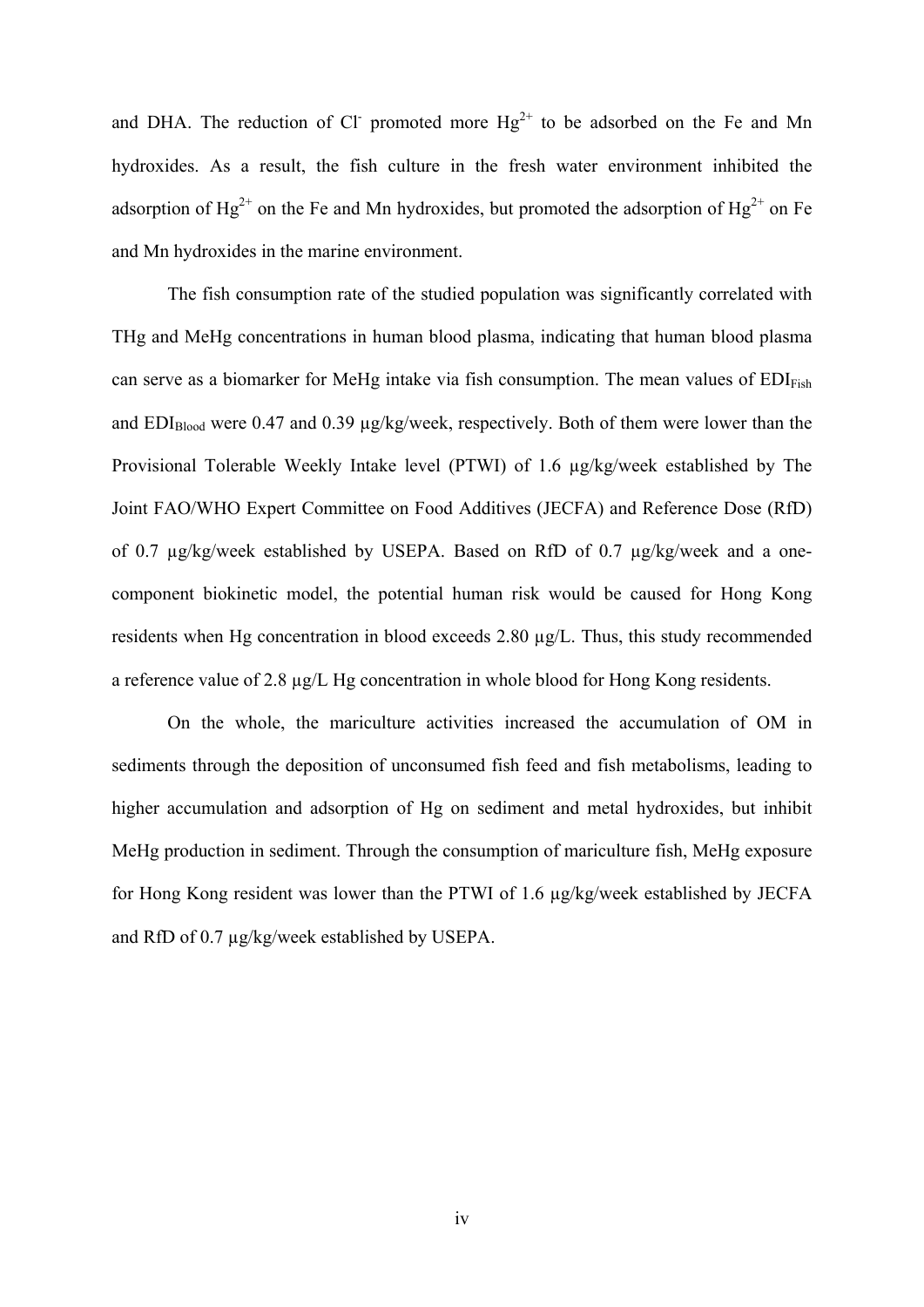### **Table of Contents**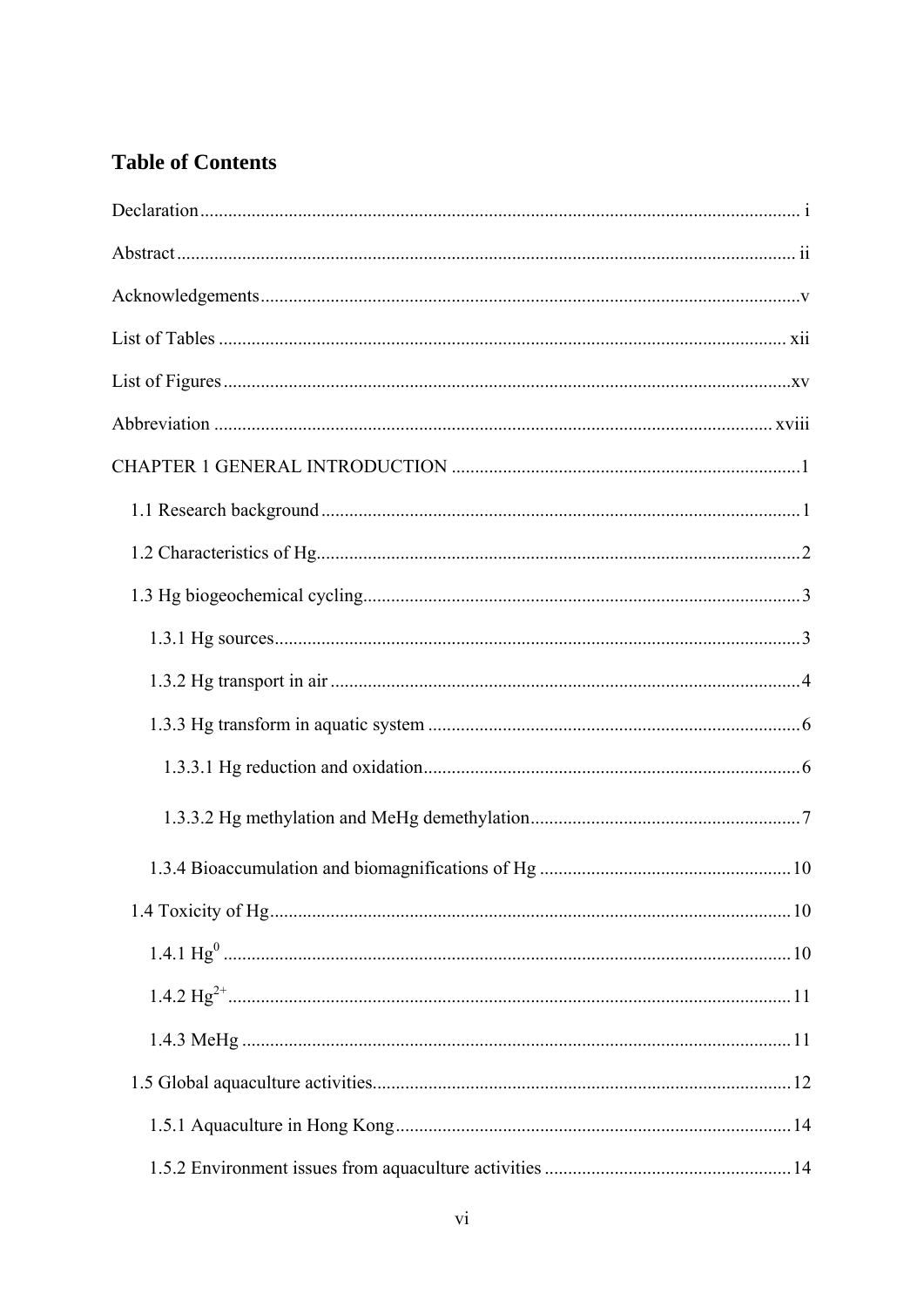| CHAPTER 2 THE INFLUENCE OF MARICULTURE ON HG DISTRIBUTION IN |  |
|--------------------------------------------------------------|--|
| SEDIMENTS AND FISH AROUND HONG KONG AND ADJACENT MAINLAND    |  |
|                                                              |  |
|                                                              |  |
|                                                              |  |
|                                                              |  |
|                                                              |  |
|                                                              |  |
|                                                              |  |
|                                                              |  |
|                                                              |  |
|                                                              |  |
|                                                              |  |
|                                                              |  |
|                                                              |  |
|                                                              |  |
|                                                              |  |
|                                                              |  |
|                                                              |  |
|                                                              |  |
|                                                              |  |
|                                                              |  |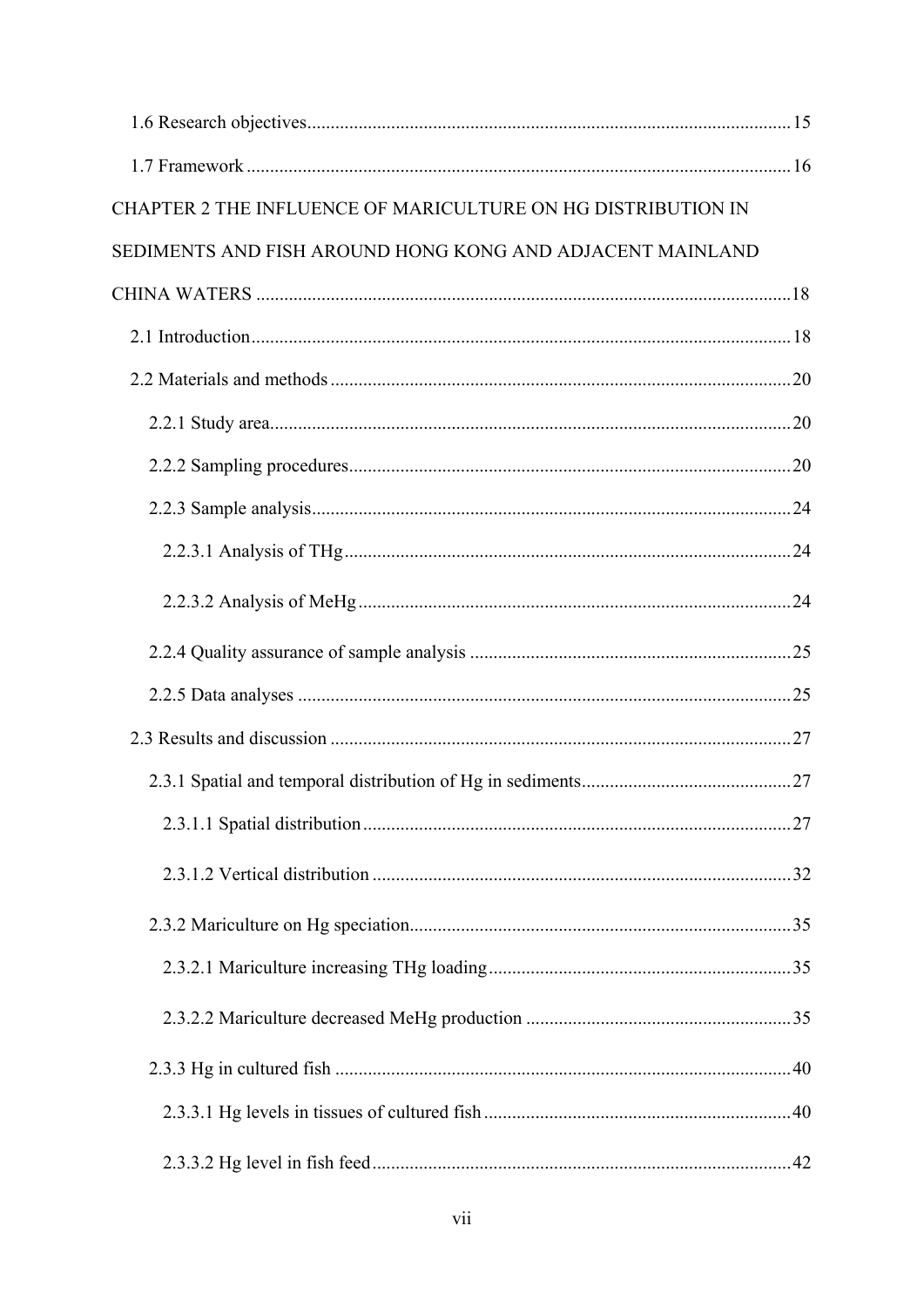| CHAPTER 3 FORMATION AND TRANSPORTATION OF MEHG IN SEDIMENTS OF A         |  |
|--------------------------------------------------------------------------|--|
|                                                                          |  |
|                                                                          |  |
|                                                                          |  |
|                                                                          |  |
|                                                                          |  |
|                                                                          |  |
|                                                                          |  |
|                                                                          |  |
|                                                                          |  |
|                                                                          |  |
|                                                                          |  |
|                                                                          |  |
|                                                                          |  |
|                                                                          |  |
|                                                                          |  |
|                                                                          |  |
| CHAPTER 4 THE EFFECTS OF MARINE AQUACULTURE ACTIVITIES ON THE            |  |
| ADSORPTION/DESORPTION AND CHEMICAL FRACTIONATIONS OF HG <sup>2+</sup> ON |  |
|                                                                          |  |
|                                                                          |  |
|                                                                          |  |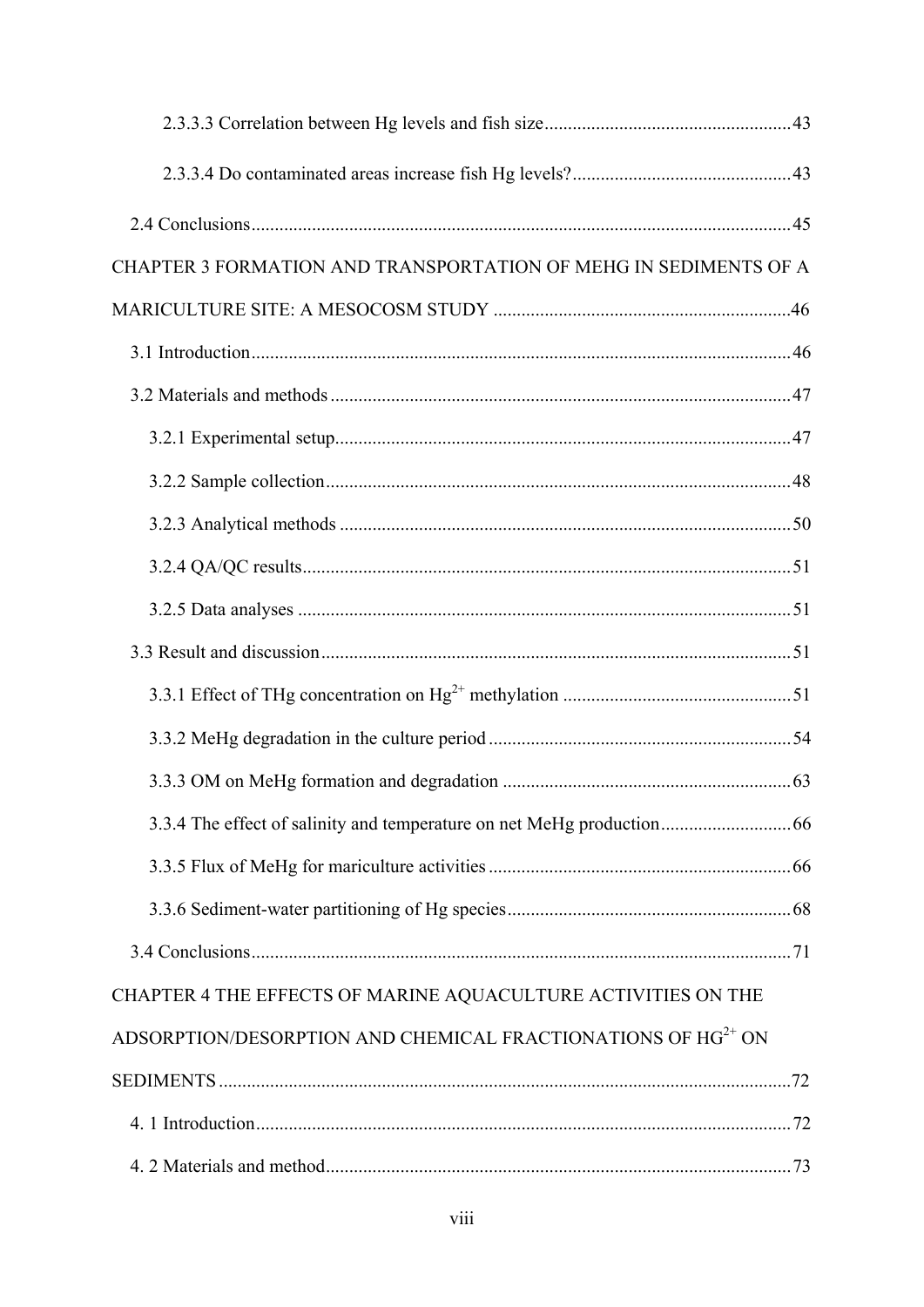| CHAPTER 5 EFFECTS OF SALINITY AND HUMIC ACID ON THE SORPTION OF HG |  |
|--------------------------------------------------------------------|--|
|                                                                    |  |
|                                                                    |  |
|                                                                    |  |
|                                                                    |  |
|                                                                    |  |
|                                                                    |  |
|                                                                    |  |
|                                                                    |  |
|                                                                    |  |
|                                                                    |  |
|                                                                    |  |
|                                                                    |  |
| CHAPTER 6 HEALTH RISK ASSESSMENT OF HG EXPOSURE FOR HONG KONG      |  |
| RESIDENTS: BLOOD HG LEVEL AND DIETARY HG INTAKE115                 |  |
|                                                                    |  |